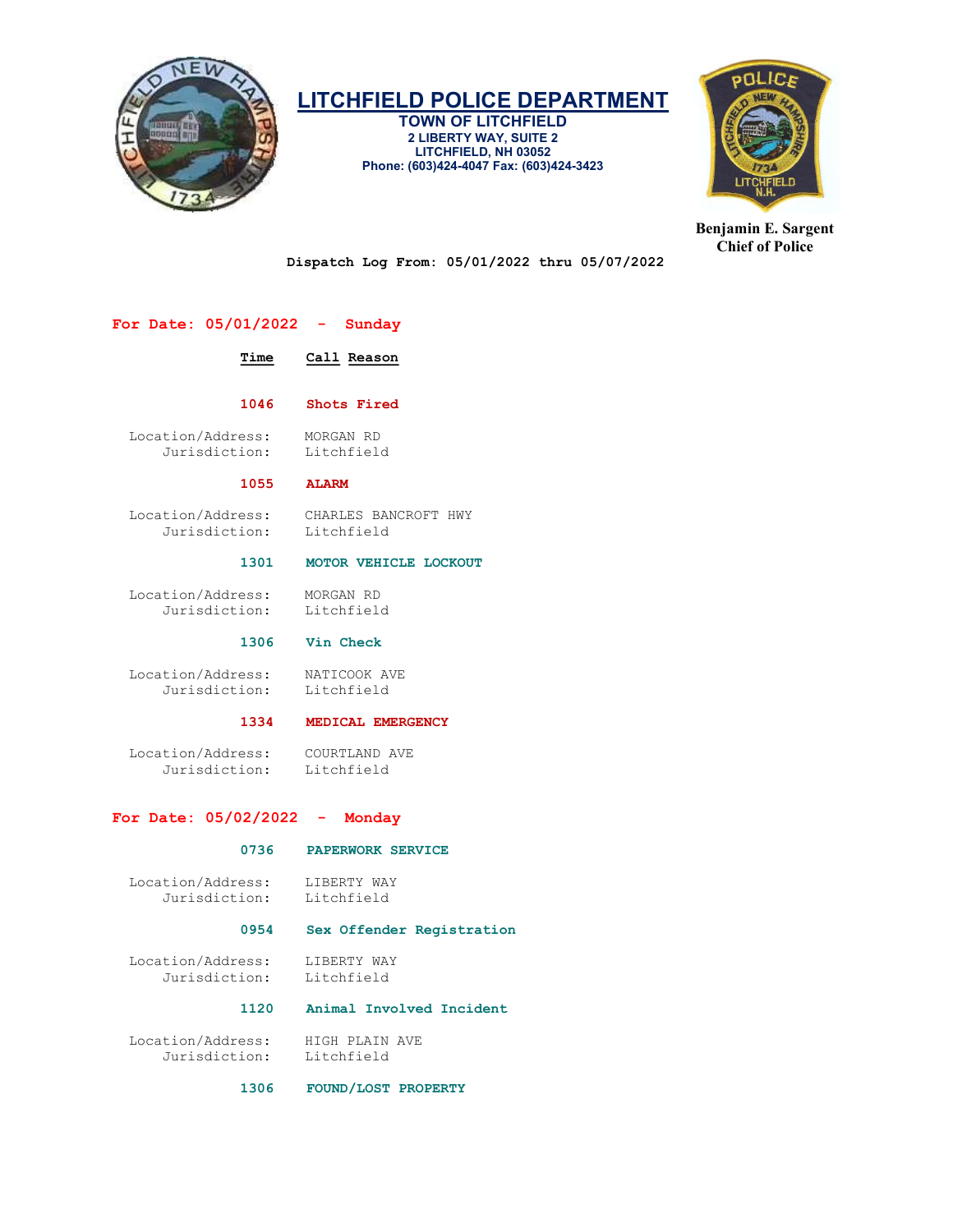Location/Address: CRANBERRY LN + ALBUQUERQUE AVE Jurisdiction: Litchfield

#### 1421 Follow Up

 Location/Address: LIBERTY WAY Jurisdiction: Litchfield

# 1438 Community Relations

 Location/Address: FERNWOOD DR Jurisdiction: Litchfield

# 1602 OHRV COMPLAINT

Location: WATER TOWER<br>sdiction: Litchfield Jurisdiction:

## 1638 ASSIST OTHER AGENCY

 Location/Address: LIBERTY WAY Jurisdiction: Litchfield

# For Date: 05/03/2022 - Tuesday

# 0207 911 Hang Up

 Location/Address: HIGHLANDER CT Jurisdiction: Litchfield

# 0807 Community Relations

Location/Address: HIGHLANDER CT<br>Jurisdiction: Litchfield Jurisdiction:

#### 0902 ASSIST OTHER AGENCY

 Location/Address: WEATHERSTONE RD Jurisdiction: Litchfield

#### 0912 Police Assistance

 Location/Address: CHARLES BANCROFT HWY Jurisdiction: Litchfield

# 0924 Community Relations

 Location/Address: MCELWAIN DR Jurisdiction:

# 1102 Follow Up

Location/Address: LIBERTY WAY<br>Jurisdiction: Litchfield Jurisdiction:

### 1126 FINGERPRINTING

Location/Address: LIBERTY WAY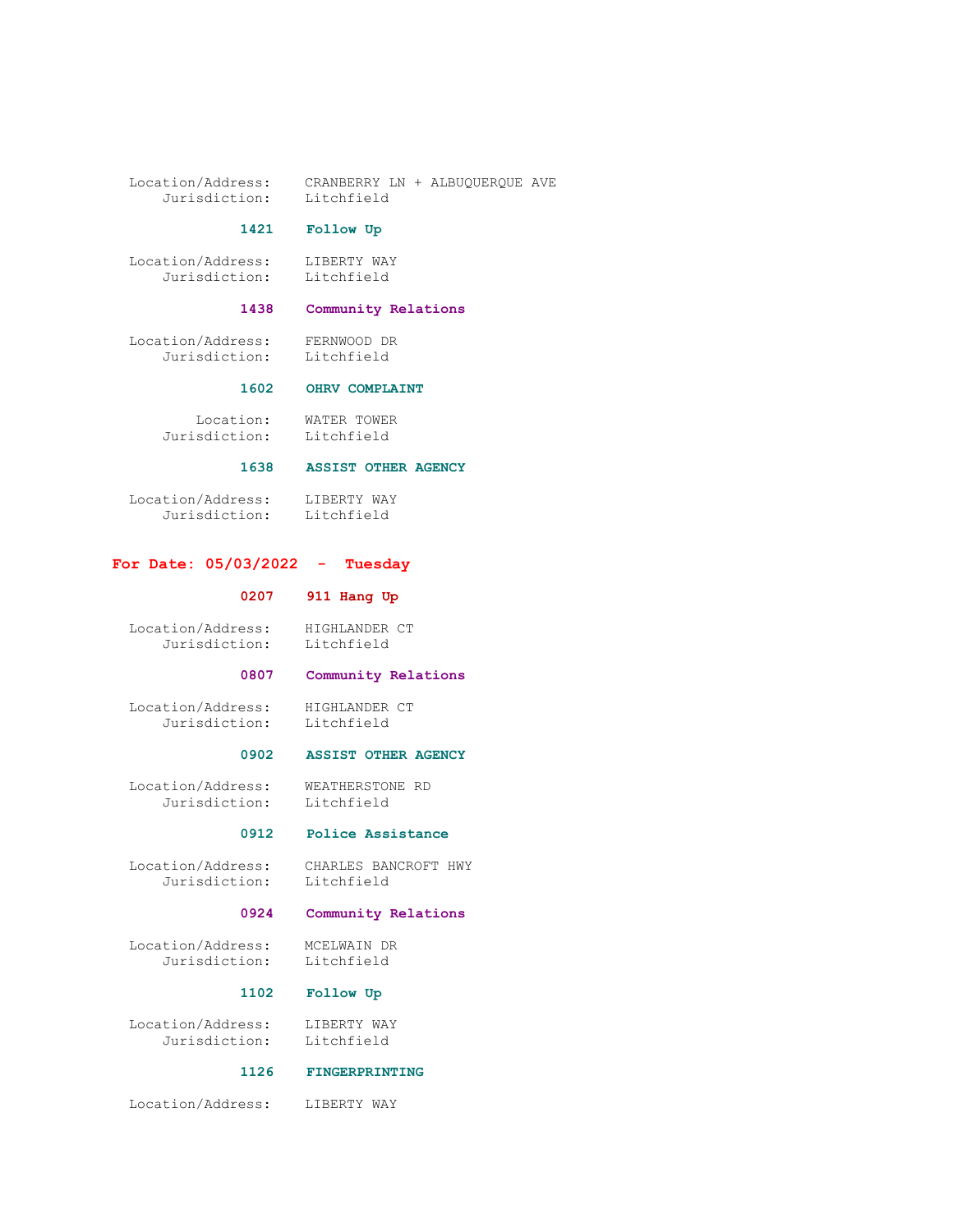

TOWN OF LITCHFIELD 2 LIBERTY WAY, SUITE 2 LITCHFIELD, NH 03052 Phone: (603)424-4047 Fax: (603)424-3423



Benjamin E. Sargent Chief of Police

Jurisdiction: Litchfield

# 1230 Community Relations

Location/Address: HIGHLANDER CT<br>Jurisdiction: Litchfield Jurisdiction:

# 1332 Animal Involved Incident

 Location/Address: TALENT RD Jurisdiction:

# 1406 ASSIST OTHER AGENCY

 Location/Address: LIBERTY WAY Jurisdiction: Litchfield

# 1616 OHRV COMPLAINT

 Location/Address: WEATHERSTONE RD + HORIZON DR Jurisdiction: Litchfield

# 1718 MOTOR VEHICLE COMPLAINT

 Location/Address: MASON DR Jurisdiction:

# 2206 COMPLAINT

 Location/Address: QUIGG CT Jurisdiction:

# For Date: 05/04/2022 - Wednesday

#### 0801 Animal Involved Incident

 Location/Address: CORNING RD + CHARLES BANCROFT HWY Jurisdiction: Litchfield

# 0818 Community Relations

 Location/Address: HIGHLANDER CT Jurisdiction: Litchfield

#### 0838 Follow Up

 Location/Address: CHARLES BANCROFT HWY Jurisdiction:

# 0844 ASSIST OTHER AGENCY

 Location/Address: CHARLES BANCROFT HWY + CORNING RD Jurisdiction: Litchfield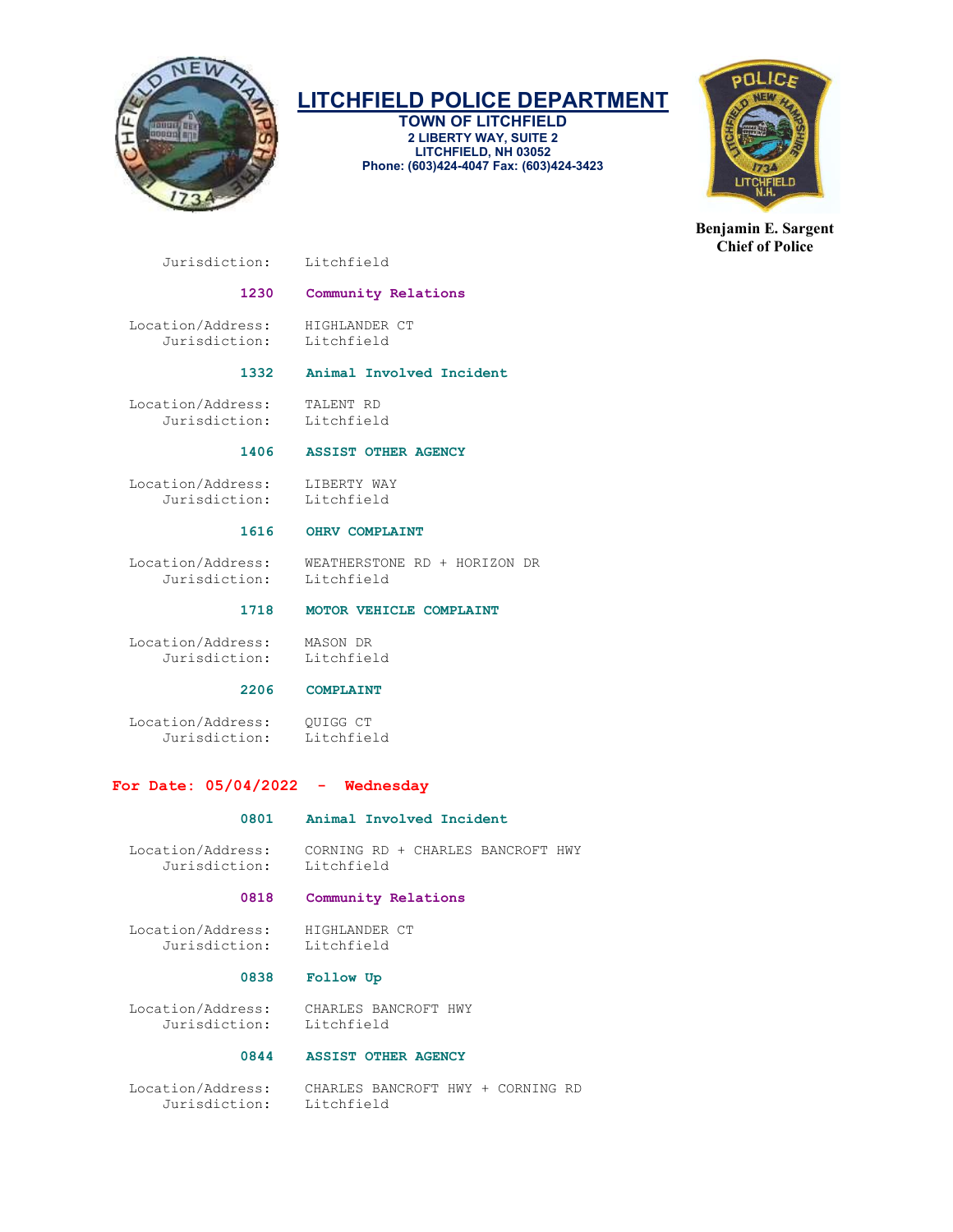# 0944 Community Relations

 Location/Address: CHARLES BANCROFT HWY Jurisdiction: Litchfield

#### 1120 Suspicious Vehicle

 Location/Address: STARK LN Jurisdiction: Litchfield

# 1309 Suspicious Vehicle

Location/Address: STARK LN<br>Jurisdiction: Litchfield Jurisdiction:

# 1336 ASSIST CITIZEN

 Location/Address: OAK DR Jurisdiction: Litchfield

# 1530 MEDICAL EMERGENCY

 Location/Address: PAGE RD Jurisdiction: Litchfield

#### 1615 ASSIST OTHER AGENCY

 Location/Address: LIBERTY WAY Jurisdiction: Litchfield

# 2016 MOTOR VEHICLE COMPLAINT

 Location/Address: ALBUQUERQUE AVE Jurisdiction: Litchfield

# 2114 Follow Up

 Location/Address: GARDEN DR Jurisdiction: Litchfield

### For Date:  $05/05/2022 -$  Thursday

### 0409 ALARM

 Location/Address: CHARLES BANCROFT HWY Jurisdiction: Litchfield

#### 0746 Civil Standby

Location/Address: MASON DR

Litchfield

# 0813 Community Relations

 Location/Address: HIGHLANDER CT Jurisdiction: Litchfield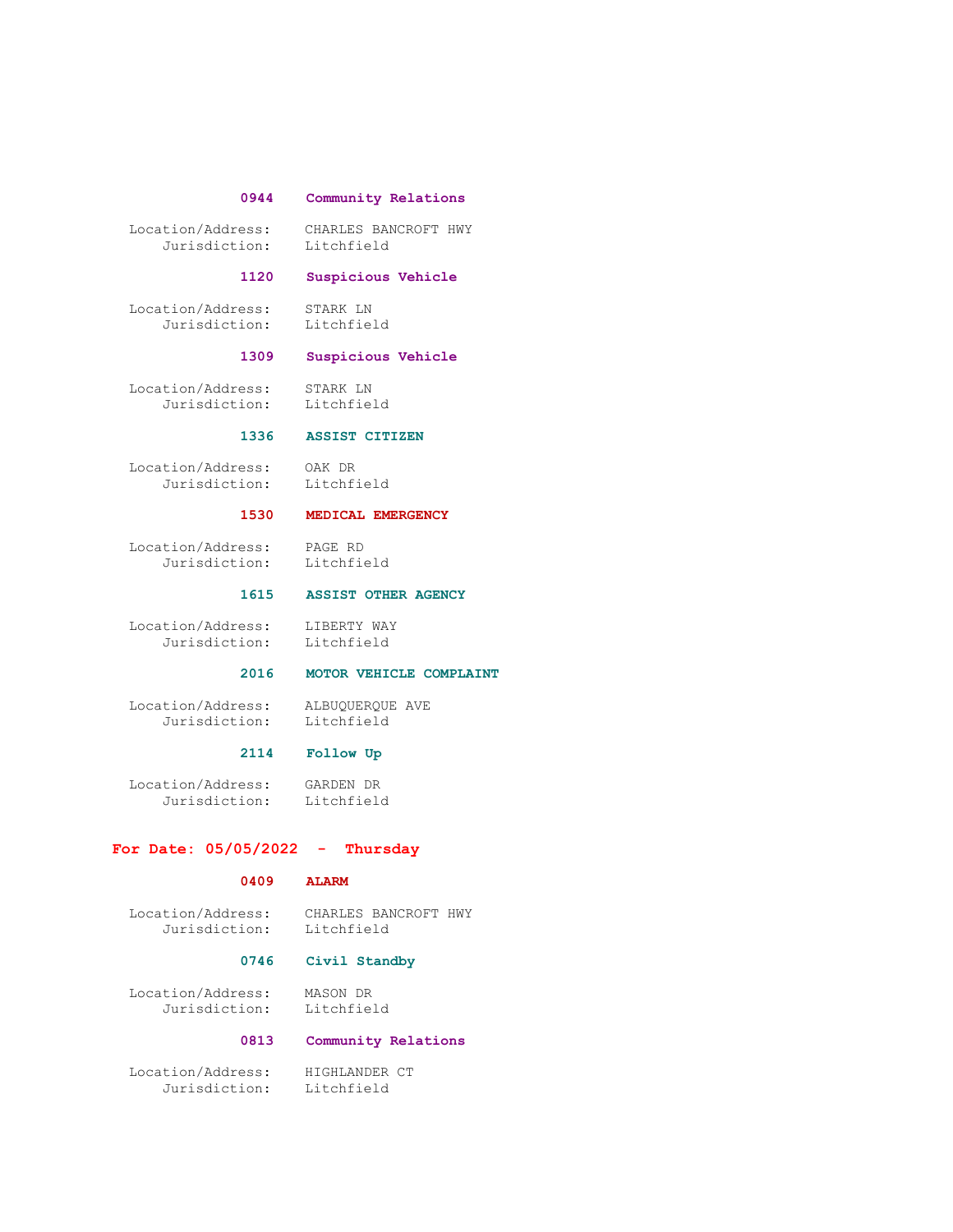

TOWN OF LITCHFIELD 2 LIBERTY WAY, SUITE 2 LITCHFIELD, NH 03052 Phone: (603)424-4047 Fax: (603)424-3423



Benjamin E. Sargent Chief of Police

#### 0908 Follow Up

Location/Address: LIBERTY WAY<br>Jurisdiction: Litchfield Jurisdiction:

### 0959 MOTOR VEHICLE LOCKOUT

 Location/Address: SHIRLEY WAY Jurisdiction: Litchfield

# 1206 Identity Theft

 Location/Address: LIBERTY WAY Jurisdiction: Litchfield

### 1238 MEDICAL EMERGENCY

 Location/Address: GIBSON DR Jurisdiction:

#### 1239 FOUND/LOST PROPERTY

Location/Address: LIBERTY WAY<br>Jurisdiction: Litchfield Jurisdiction:

# 1253 SERVE RESTRAINING ORDER

 Location/Address: WOODHAWK WAY Jurisdiction: Litchfield

#### 1313 Community Relations

Location/Address: HIGHLANDER CT<br>Jurisdiction: Litchfield Jurisdiction:

#### 1341 MEDICAL EMERGENCY

 Location/Address: PAGE RD Jurisdiction:

#### 1533 ASSIST OTHER AGENCY

 Location/Address: LIBERTY WAY Jurisdiction: Litchfield

# 1638 Police Assistance

 Location/Address: PAGE RD Jurisdiction:

#### 1709 Noise Complaint

 Location/Address: FERNWOOD DR Jurisdiction: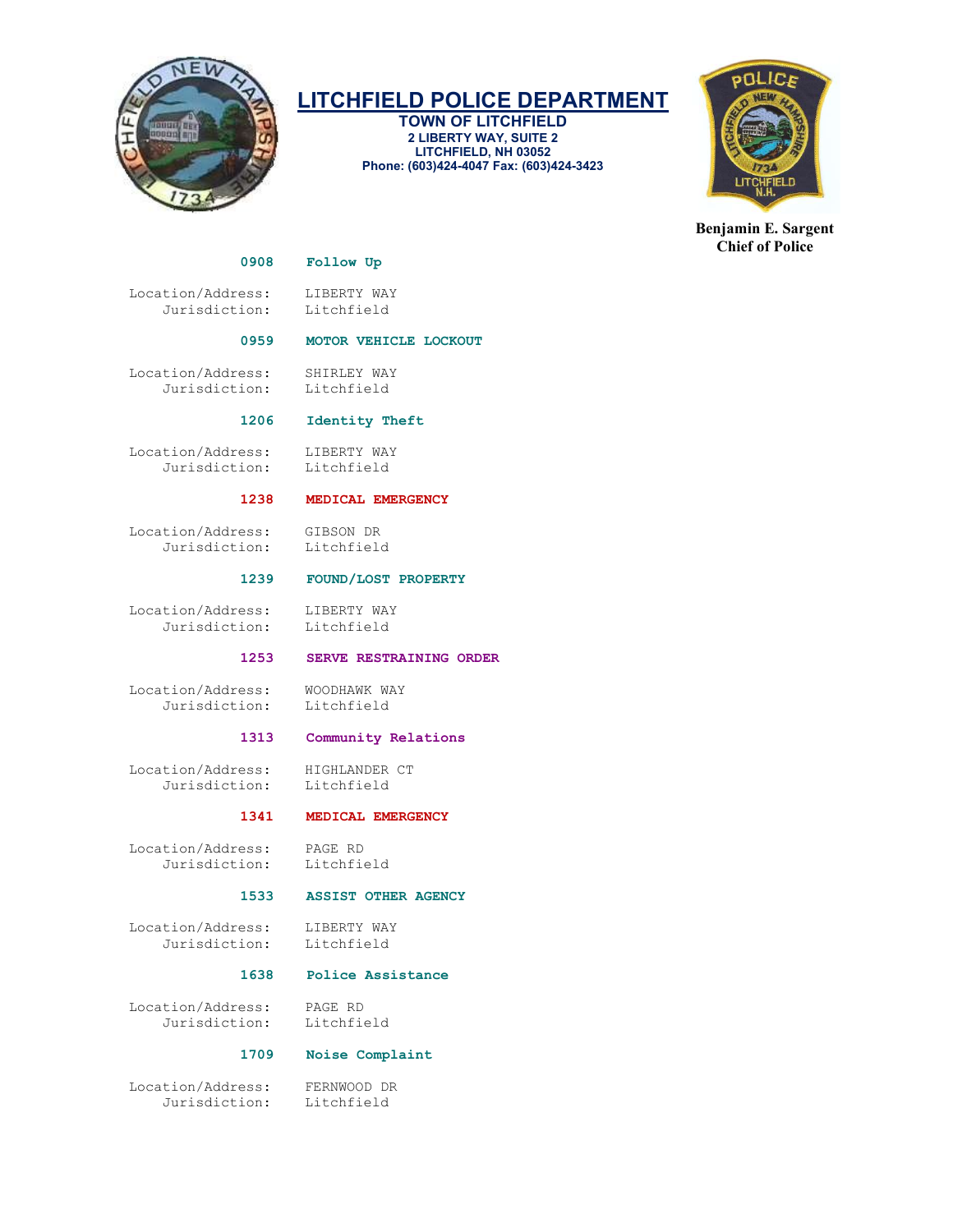#### 1757 ASSIST OTHER AGENCY

 Location/Address: LIBERTY WAY Jurisdiction: Litchfield

#### 1824 MOTOR VEHICLE COMPLAINT

 Location/Address: ALBUQUERQUE AVE + PINECREST RD Jurisdiction: Litchfield

#### 1850 ASSIST OTHER AGENCY

Location/Address: LIBERTY WAY<br>Jurisdiction: Litchfield Jurisdiction:

#### 1858 SERVE RESTRAINING ORDER

Location/Address: WOODHAWK WAY<br>Jurisdiction: Litchfield Jurisdiction:

# 2129 Pedestrian

 Location/Address: CHARLES BANCROFT HWY Jurisdiction: Litchfield

#### 2135 Suspicious Person

 Location/Address: LIBERTY WAY Jurisdiction: Litchfield

#### For Date: 05/06/2022 - Friday

### 1142 COMPLAINT

 Location/Address: CALAWA CIR Litchfield

#### 1153 FINGERPRINTING

 Location/Address: LIBERTY WAY Jurisdiction: Litchfield

#### 1208 MOTOR VEHICLE COMPLAINT

 Location/Address: DERRY RD Jurisdiction:

#### 1228 MEDICAL EMERGENCY

 Location/Address: ARBOR CIR Jurisdiction:

# 1238 Follow Up

 Location/Address: CALAWA CIR Jurisdiction: Litchfield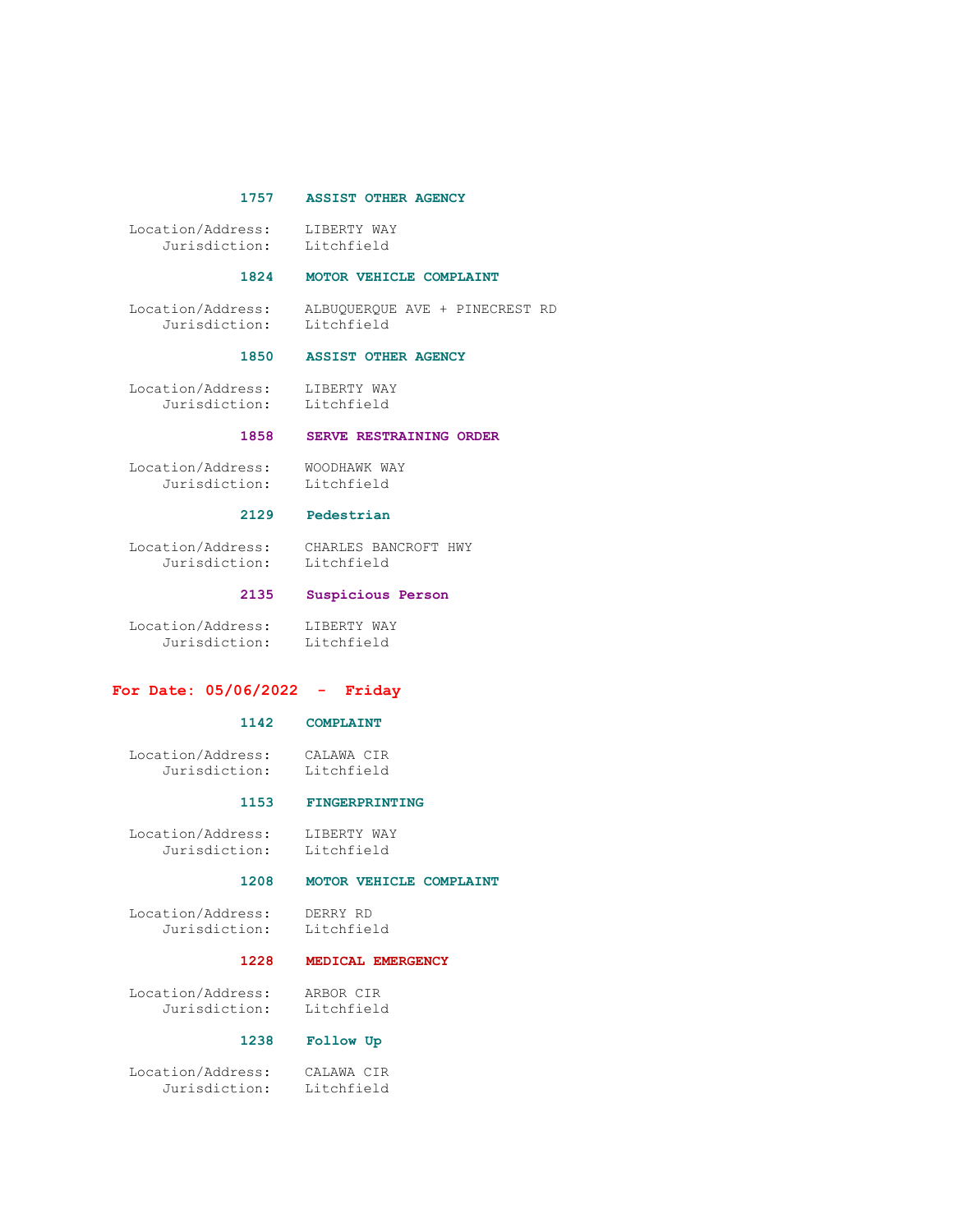

TOWN OF LITCHFIELD 2 LIBERTY WAY, SUITE 2 LITCHFIELD, NH 03052 Phone: (603)424-4047 Fax: (603)424-3423



Benjamin E. Sargent Chief of Police

#### 1300 ASSIST OTHER AGENCY

 Location/Address: LOUISE DR Jurisdiction:

#### 1643 Community Relations

 Location: ROY MEMORIAL Jurisdiction: Litchfield

# 1645 DISTURBANCE

 Location/Address: CALAWA CIR Jurisdiction: Litchfield

#### 1746 Arrest On A Warrant

| Location/Address:         | [1 LPD] LIBERTY WAY                    |  |  |
|---------------------------|----------------------------------------|--|--|
| Jurisdiction: Litchfield  |                                        |  |  |
| Refer To Arrest: 22-35-AR |                                        |  |  |
| Arrest:                   | LINDNER, MATTHEW ADAM                  |  |  |
| Charges:                  | DV; Simple Assault; Physical Contact   |  |  |
|                           | DV; Simple Assault; Physical Contact   |  |  |
|                           | DV; Simple Assault; Physical Contact   |  |  |
|                           | DV; Simple Assault; Physical Contact   |  |  |
|                           | DV; Simple Assault; Physical Contact   |  |  |
|                           | DV; Simple Assault; Physical Contact   |  |  |
|                           | Simple Assault; Physical Contact or BI |  |  |
|                           | Simple Assault; Physical Contact or BI |  |  |
|                           | Simple Assault; Physical Contact or BI |  |  |
|                           | Simple Assault; Physical Contact or BI |  |  |
|                           | Simple Assault; Physical Contact or BI |  |  |
|                           | Simple Assault; Physical Contact or BI |  |  |

#### 1956 Civil Standby

| Location/Address: | CALAWA CIR |  |
|-------------------|------------|--|
| Jurisdiction:     | Litchfield |  |

### 2057 Suspicious Person

 Location/Address: CHARLES BANCROFT HWY Jurisdiction:

### 2321 Police Service

 Location/Address: DERRY RD Jurisdiction:

For Date: 05/07/2022 - Saturday